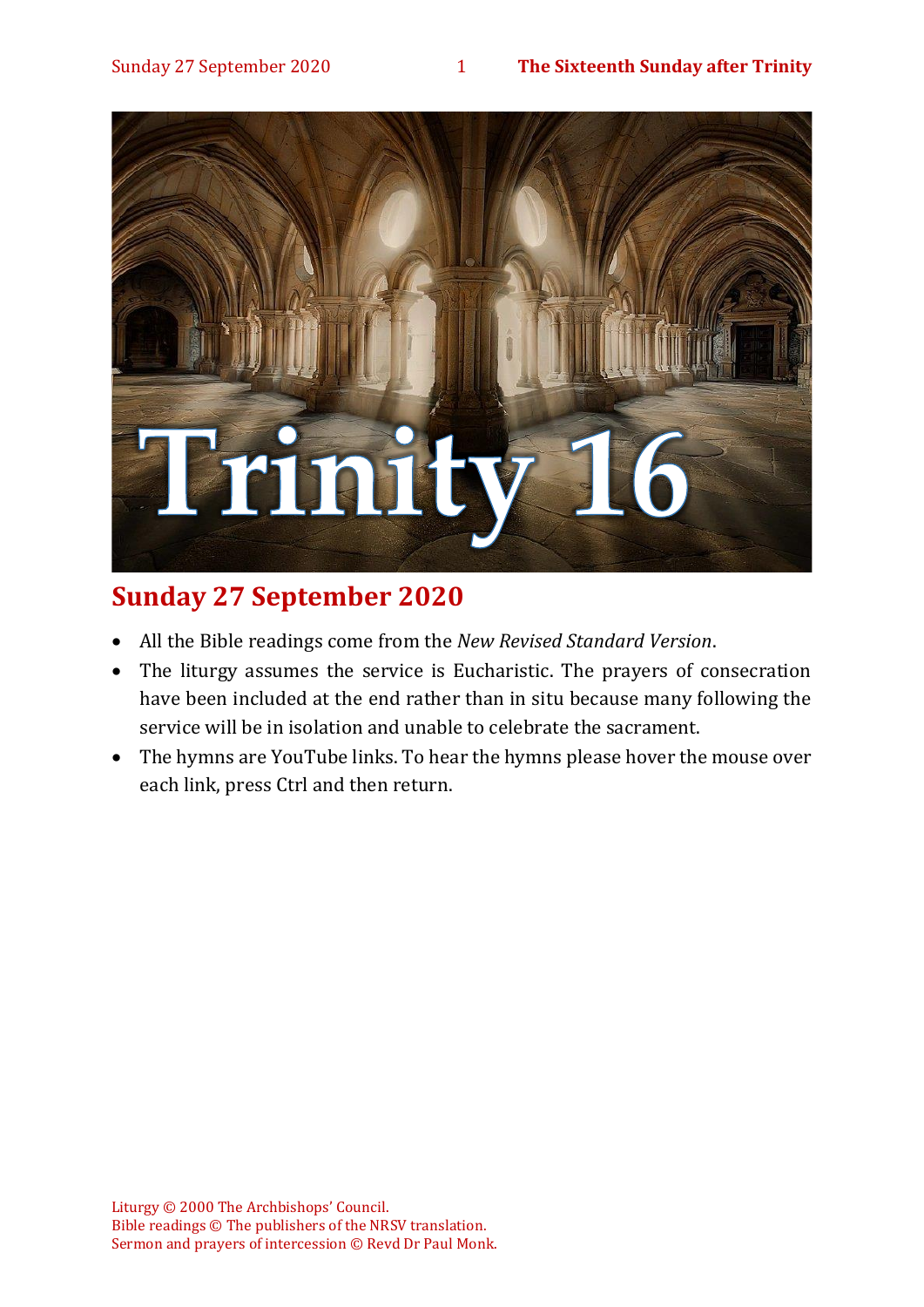## **Introduction and welcome**

HYMN 1 **[Name of all Majesty](https://youtu.be/OUeNwAVMHEA)** (please click on this link to hear the hymn)

# **The Welcome**

In the name of the Father, and of the Son, and of the Holy Spirit

All **Amen.**

The Lord be with you

All **And also with you.**

## **The Preparation**

All **Almighty God,**

**to whom all hearts are open, all desires known, and from whom no secrets are hidden: cleanse the thoughts of our hearts by the inspiration of your Holy Spirit, that we may perfectly love you, and worthily magnify your holy name; through Christ our Lord. Amen.**

Our Lord Jesus Christ said:

The first commandment is this: 'Hear, O Israel, the Lord our God is the only Lord. You shall love the Lord your God with all your heart, with all your soul, with all your mind, and with all your strength.'

And the second is this: 'Love your neighbour as yourself.' There is no other commandment greater than these.

On these two commandments hang all the law and the prophets.

### All **Amen. Lord, have mercy.**

God so loved the world that he gave his only Son Jesus Christ to save us from our sins, to be our advocate in heaven, and to bring us to eternal life. Therefore, let us confess our sins in penitence and faith, firmly resolved to keep God's commandments and to live in love and peace with all.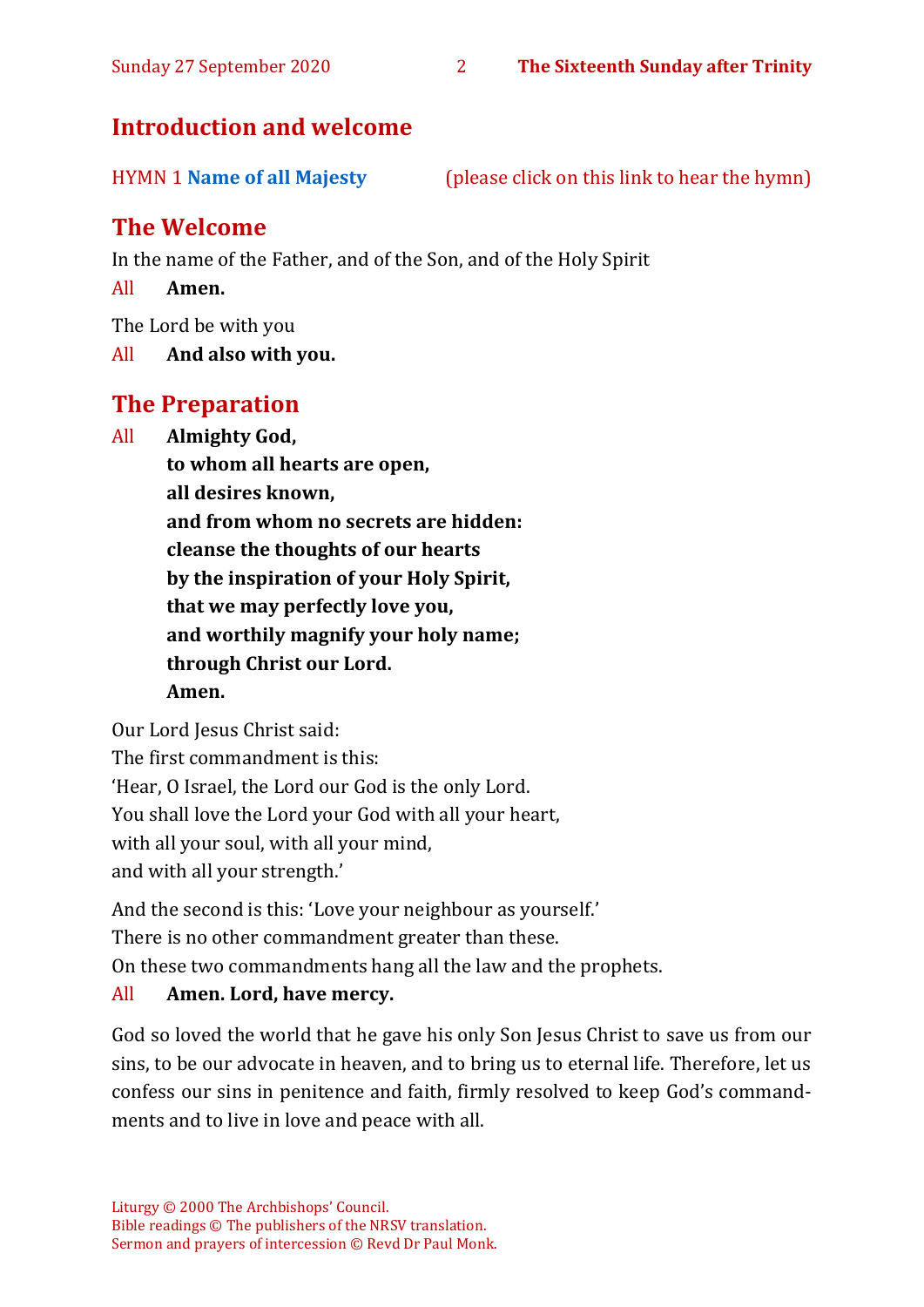All **Almighty God, our heavenly Father, we have sinned against you and against our neighbour in thought and word and deed, through negligence, through weakness, through our own deliberate fault. We are truly sorry and repent of all our sins. For the sake of your Son Jesus Christ, who died for us, forgive us all that is past and grant that we may serve you in newness of life to the glory of your name. Amen.**

Almighty God,

who forgives all who truly repent, have mercy upon you, pardon and deliver you from all your sins, confirm and strengthen you in all goodness, and keep you in life eternal; through Jesus Christ our Lord. All **Amen.**

# **The Gloria**

This version of the Gloria is sung to the tune of 'Cwm Rhondda'. Click **[here](about:blank)** for the tune.

All **Glory be to God in Heaven, Songs of joy and peace we bring, Thankful hearts and voices raising, To creation's Lord we sing. Lord we thank you, Lord we praise you, Glory be to God our King: Glory be to God our King. Lamb of God, who on our shoulders, Bore the load of this world's sin; Only Son of God the Father, You have brought us peace within.**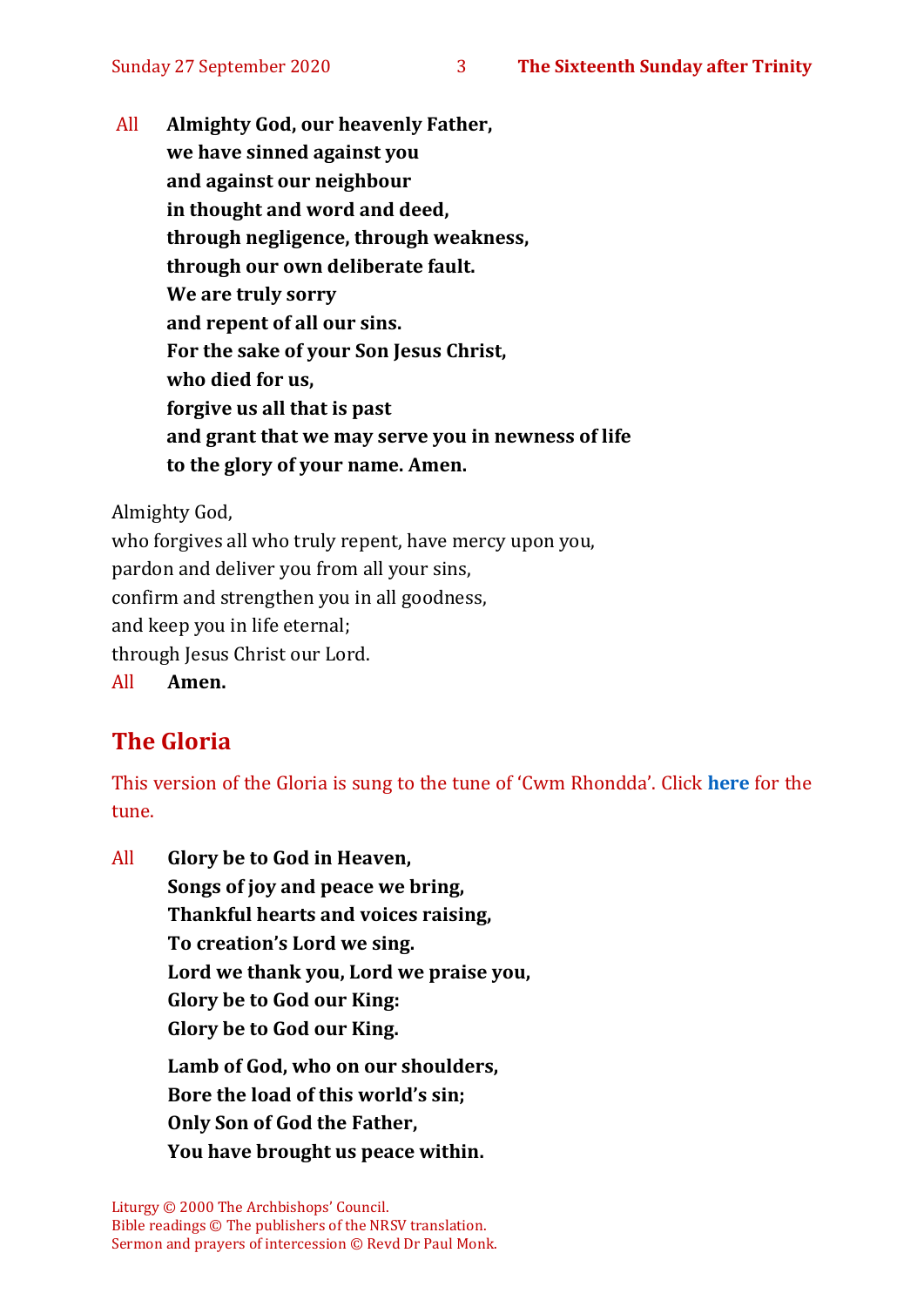**Lord, have mercy, Christ have mercy, Now your glorious reign begin: Now your glorious reign begin.**

**You O Son of God are Holy, You we praise with one accord. None in heav'n or earth is like you, Only you are Christ the Lord. With the Father and the Spirit, Ever worshipped and adored: Ever worshipped and adored.**

# **The Collect for the Sixteenth Sunday after Trinity**

Lord of creation, whose glory is around and within us: open our eyes to your wonders, that we may serve you with reverence and know your peace at our lives' end, through Jesus Christ our Lord.

All **Amen.**

## **First reading**

A reading from the Book of Ezekiel

The word of the Lord came to me: What do you mean by repeating this proverb concerning the land of Israel, 'The parents have eaten sour grapes, and the children's teeth are set on edge'? As I live, says the Lord God, this proverb shall no more be used by you in Israel. Know that all lives are mine; the life of the parent as well as the life of the child is mine: it is only the person who sins that shall die.

Yet you say, 'The way of the Lord is unfair.' Hear now, O house of Israel: Is my way unfair? Is it not your ways that are unfair? When the righteous turn away from their righteousness and commit iniquity, they shall die for it; for the iniquity that they have committed they shall die. Again, when the wicked turn away from the wickedness they have committed and do what is lawful and right, they shall save their life. Because they considered and turned away from all the transgressions that they had committed, they shall surely live; they shall not die. Yet the house of Israel says, 'The way of the Lord is unfair.' O house of Israel, are my ways unfair? Is it not your ways that are unfair?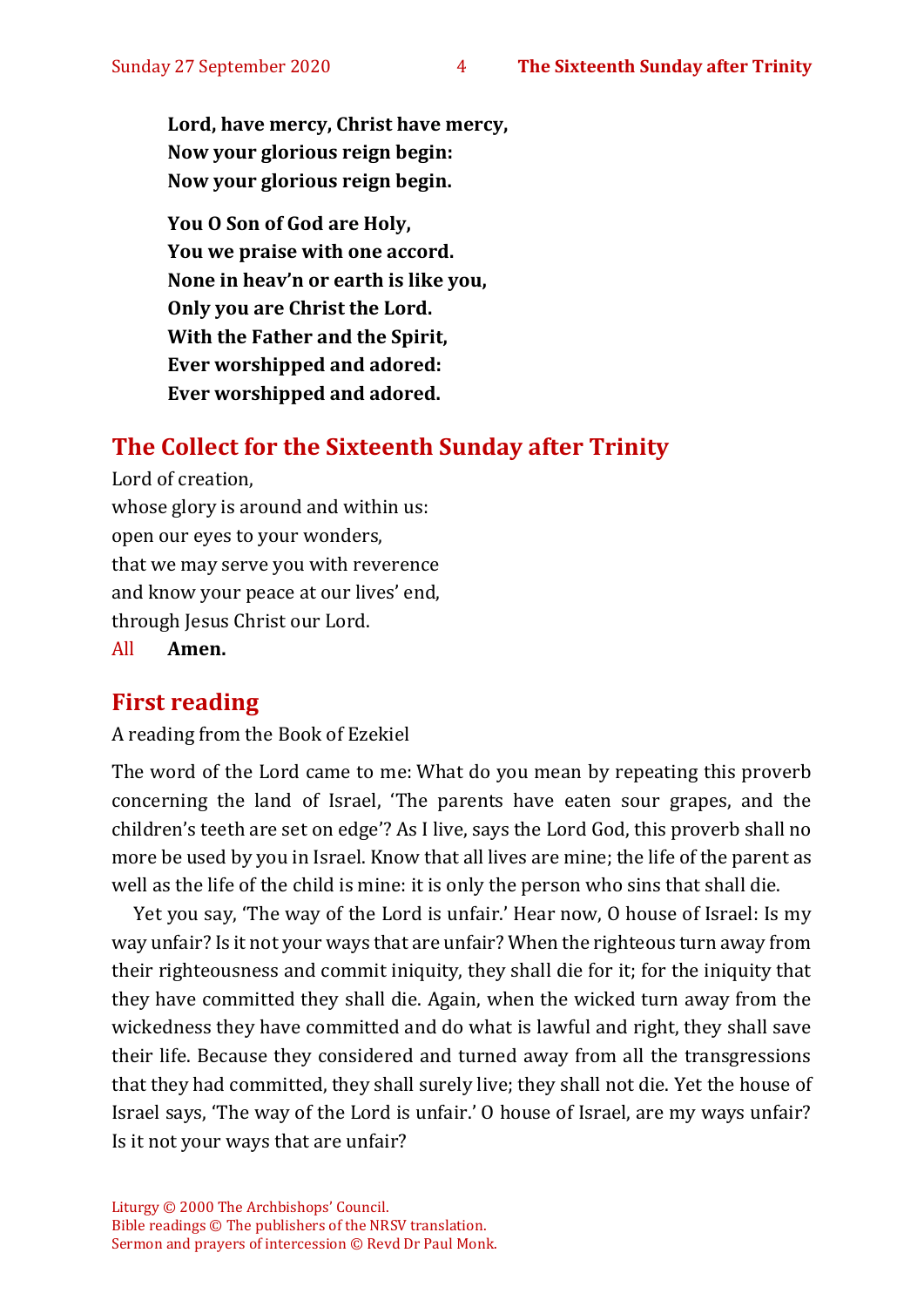Therefore I will judge you, O house of Israel, all of you according to your ways, says the Lord God. Repent and turn from all your transgressions; otherwise iniquity will be your ruin. Cast away from you all the transgressions that you have committed against me, and get yourselves a new heart and a new spirit! Why will you die, O house of Israel? For I have no pleasure in the death of anyone, says the Lord God. Turn, then, and live. *Ezekiel 18:1–4, 25–end*

This is the Word of the Lord

All **Thanks be to God.**

# **Second reading**

A reading from St Paul's Letter to the Philippians

If then there is any encouragement in Christ, any consolation from love, any sharing in the Spirit, any compassion and sympathy, make my joy complete: be of the same mind, having the same love, being in full accord and of one mind. Do nothing from selfish ambition or conceit, but in humility regard others as better than yourselves. Let each of you look not to your own interests, but to the interests of others. Let the same mind be in you that was in Christ Jesus,

- who, though he was in the form of God, did not regard equality with God as something to be exploited, but emptied himself, taking the form of a slave, being born in human likeness. And being found in human form, he humbled himself and became obedient to the point of death even death on a cross. Therefore God also highly exalted him and gave him the name that is above every name, so that at the name of Jesus every knee should bend, in heaven and on earth and under the earth,
- and every tongue should confess
	- that Jesus Christ is Lord,
	- to the glory of God the Father.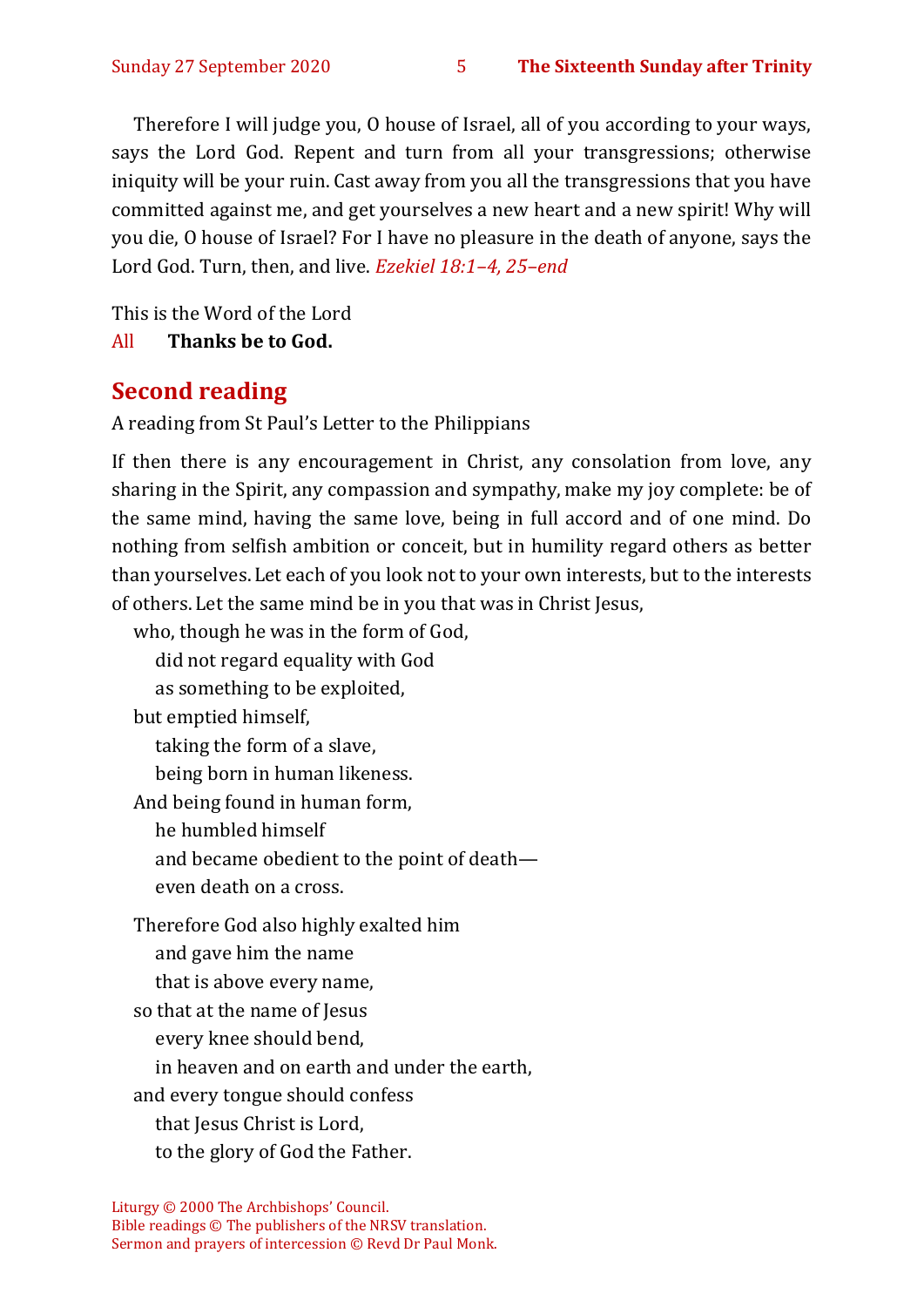Therefore, my beloved, just as you have always obeyed me, not only in my presence, but much more now in my absence, work out your own salvation with fear and trembling; for it is God who is at work in you, enabling you both to will and to work for his good pleasure. *Philippians 2:1–13*

This is the Word of the Lord

All **Thanks be to God.**

HYMN 2 **[Give me oil in my lamp](https://youtu.be/Bopa6jHReqk)** (please click on this link to hear the hymn)

# **Gospel reading**

Hear the Gospel of our Lord Jesus Christ according to Matthew

#### All **Glory to you O Lord.**

When he entered the temple, the chief priests and the elders of the people came to him as he was teaching, and said, 'By what authority are you doing these things, and who gave you this authority?' Jesus said to them, 'I will also ask you one question; if you tell me the answer, then I will also tell you by what authority I do these things. Did the baptism of John come from heaven, or was it of human origin?' And they argued with one another, 'If we say, "From heaven", he will say to us, "Why then did you not believe him?" But if we say, "Of human origin", we are afraid of the crowd; for all regard John as a prophet.' So they answered Jesus, 'We do not know.' And he said to them, 'Neither will I tell you by what authority I am doing these things.

'What do you think? A man had two sons; he went to the first and said, "Son, go and work in the vineyard today."He answered, "I will not"; but later he changed his mind and went. The father went to the second and said the same; and he answered, "I go, sir"; but he did not go. Which of the two did the will of his father?' They said, 'The first.' Jesus said to them, 'Truly I tell you, the tax-collectors and the prostitutes are going into the kingdom of God ahead of you. For John came to you in the way of righteousness and you did not believe him, but the tax-collectors and the prostitutes believed him; and even after you saw it, you did not change your minds and believe him. *Matthew 21:23–32*

This is the Gospel of the Lord

### All **Praise to you O Christ.**

## **Sermon**

St Paul instructs us, 'Let the same mind be in you that was in Christ Jesus.' It's an extremely tall order. God spoke through Jesus and worked powerfully through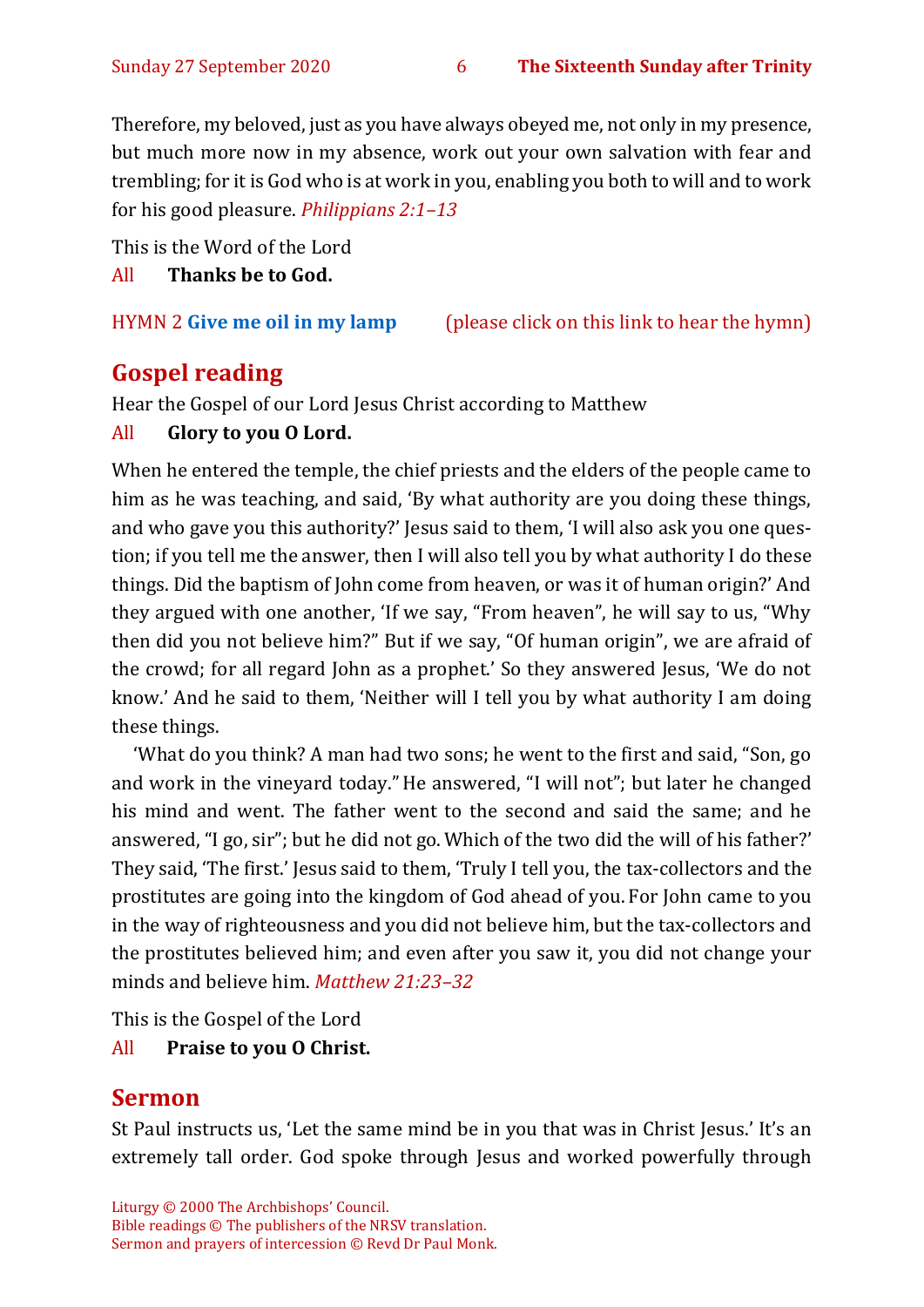him. He completely centred his spiritual life on his relationship with God. How?

The Christian Church has always taught that prayer is the cornerstone of the spiritual life. Indeed, the church has banged on about prayer so much that a great many people have developed neuroses about it. They begin to feel deeply guilty.

Prayer can be *taught*. For example, everyone can run but training can improve both speed and stamina; everyone can sing to some extent but training will improve the pitch, volume and so forth, to the extent that someone with an inferior voice can be taught to sing better than someone with a gift of a voice but no training.

And so it is with prayer. Jesus knew that, and so (I guess) did his disciples, for they came up to him asking him for help with their prayer lives. We can imagine them saying to Jesus, in effect, 'What's the secret, Jesus: teach us to pray!' The very first sentence he tells us in three separate ways that God wants us to pray to Him.

The **first** way by which Jesus shows that God wants us to pray is to call he teaches that God is like a Father. By using words like that, he is indicating that prayer **→ prayer, that is, that actually works→is at heart a** *relationship***. And like a perfect** parent, Jesus teaches that God loves us with a vast and unquenchably love. This insight is essential. Like all good parents, He actually *wants* us to speak with Him, he *wants* us to communicate everything to Him, not just the laudable and excellent. Like the parable that Jesus give at the end of our Gospel reading, we're allowed to say to Him, 'Lord I'm hungry!' 'Lord, I simply don't know what to do!' and so forth.

**Secondly**, Jesus indicates that God tells us *where* He is—in effect, how to find Him. When I was child, we played hide and seek fairly regularly. But when you play hide and seek with a young child, you learn that they get impatient fairly quickly and start shouting out, 'have you looked under the stairs yet?' or 'I'm near the door!' In the same way, Jesus tells us where to look for God. He is 'Our Father *who can be found in Heaven*.' That's why we cannot see Him: He is there but in a different form. The Bible says elsewhere that God is a Spirit. So by saying 'our Father *who is in Heaven*,' Jesus is merely saying that prayer is a spiritual relationship.

But Jesus' **third** insight is the most amazing It comes when he says, 'Our Father who is in Heaven; *Holy is your name*.' In fact, Jesus is using a very Jewish way of saying that God Himself is so holy that His very nature is characterised by holiness.

Holiness is a key Bible concept. Literally, it means separate, set apart, sanctified, different. Each word, on its own, is wholly unsatisfactory. But taken together they act like walls that fence in the meaning: holiness is a way of being that is wholly attractive, wholly clean and pure, wholly other. And it's devastatingly attractive.

Holiness is a key concept because holiness is the main lens through which God allows Himself to become visible. The spoke to Jesus directly, but we cannot. The early church had to learn a different way of seeing and conversing with him: in the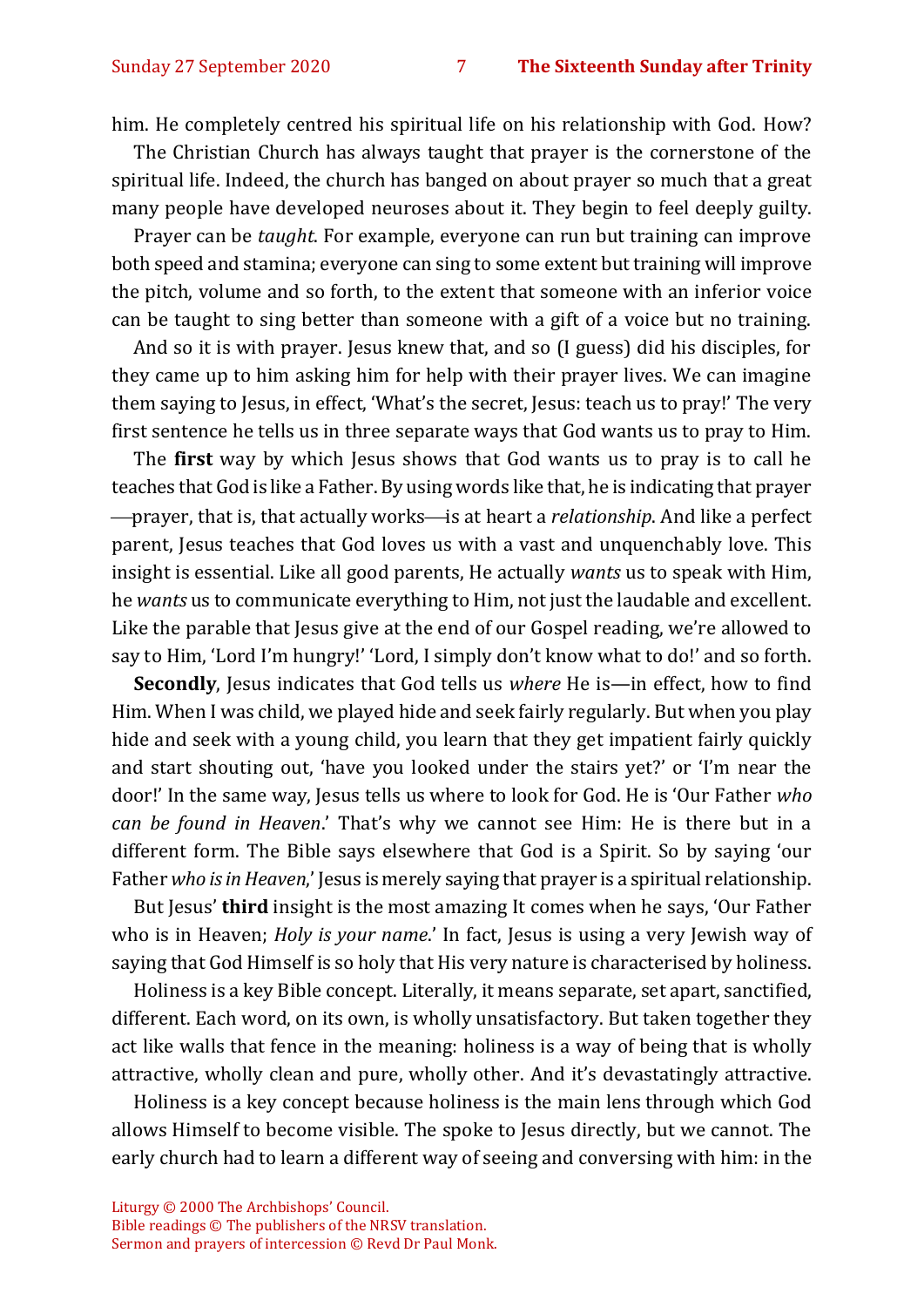letter to the Hebrews (its chapter 11) we are told that 'without holiness, no one can see the Lord.' Or, if you'd prefer, think of [the beatitudes](https://www.biblegateway.com/passage/?search=Matthew%205%3A1-12&version=NRSVA) which rephrase these words as a positive command: 'blessed are the pure in heart, for they *will* see God.'

These two verses say the same thing: disciples who work toward a healthy sense of holiness will learn to understand God in ways that are frankly impossible otherwise. They acquire an ability to speak with God and somehow discern a response.

This insight into the character of God also allows us to understand better the Laws in the Bible. Anyone who has read the five books of the law which kick-start the Old Testament will notice the refrain God uses each time He deals with His people, 'Be holy as I am holy.' Suddenly we understand that God is giving us the key that unlocks the door to His presence. If we are holy as He is holy, we will see Him through a new lens. And it is this holiness that feeds a healthy life of prayer.

There is a rumour going round that it's possible to speak with God. It's not a formal conversation like on a phone but it *is* possible to understand God and His ways if we change our own lives, removing the barriers of accumulated selfishness and sin. Without holiness no one can see the Lord. Jesus knew this, so when his disciples asked him to teach them how to pray, it was quite natural for him to start, saying the words, 'Our Father who is in Heaven, you are holy.'

## **The Creed**

Do you believe and trust in God the Father, the source of all being and life, the one for whom we exist?

#### All **We believe and trust in him.**

Do you believe and trust in God the Son, who took our human nature, died for us and rose again?

## All **We believe and trust in him.**

Do you believe and trust in God the Holy Spirit, who gives life to the people of God and makes Christ known in the world?

#### All **We believe and trust in him.**

This is the faith of the Church.

All **This is our faith. We believe and trust in one God, Father, Son and Holy Spirit. Amen.**

Liturgy © 2000 The Archbishops' Council. Bible readings © The publishers of the NRSV translation. Sermon and prayers of intercession © Revd Dr Paul Monk.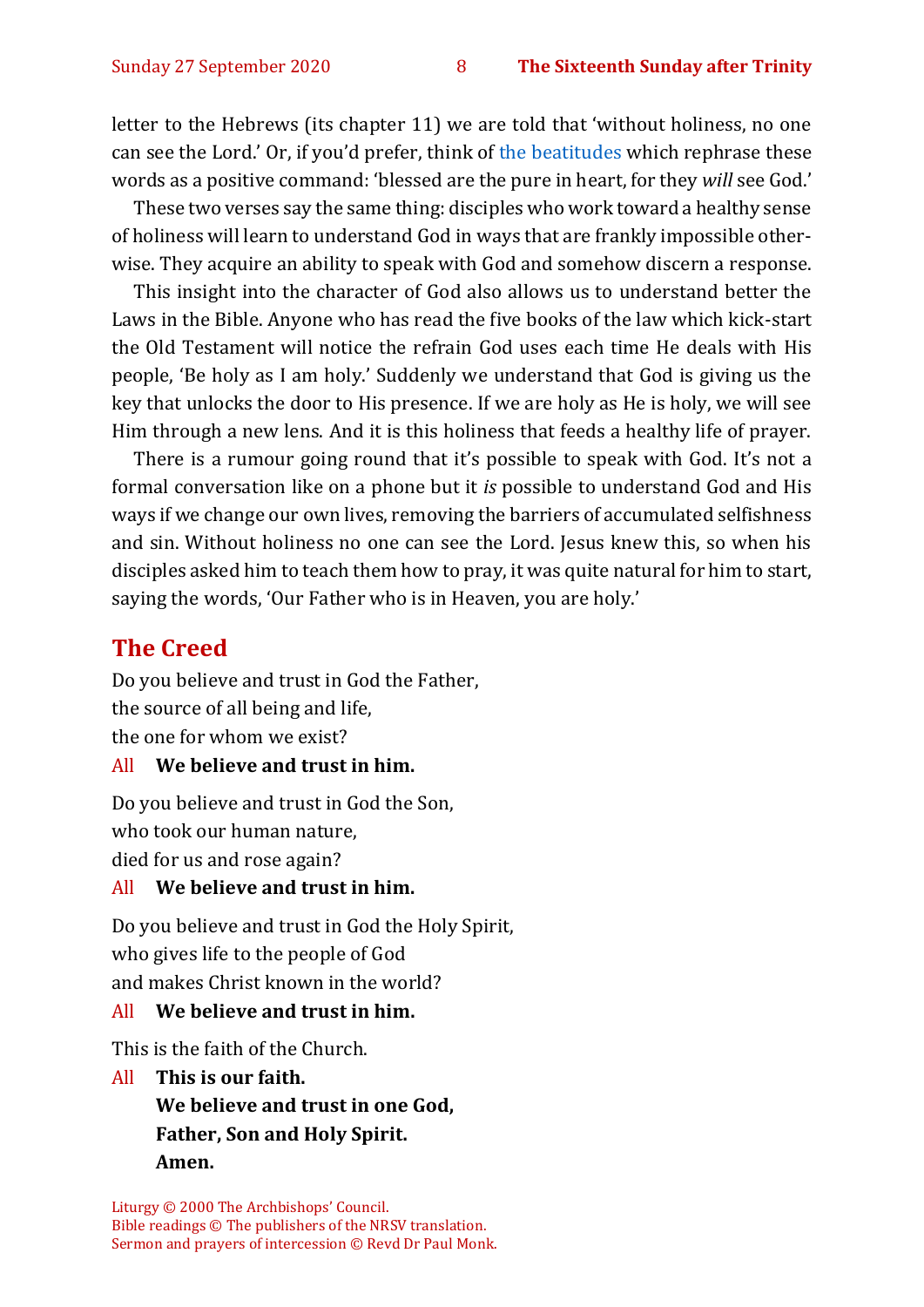# **Prayers of intercession**

Loving Heavenly Father, thank you for loving us. Help us to grow spiritually that we develop the same mind as that in our Saviour, the Lord Jesus.

Lord, in your mercy

#### All **Hear our prayer**

Dear heavenly Father, we pray for Your Church. We ask that you lead us away from self and toward You. Deliver us from false images of Church; sponsor our works of charity and everything that helps usher in Your Kingdom.

Lord, in your mercy

#### All **Hear our prayer**

Dear Lord of life, we pray for the world, imploring You to work through its leaders, that we may be quietly and peaceably governed. We ask You to help all those who work for climate justice, work for peace, and work toward the common good. Lord, in your mercy

#### All **Hear our prayer**

Dear Lord of love, we pray for those who are poorly, hungry, worried, or in any kind of need [ ... ]. Please give them the peace that comes from trusting You as You heal their souls at their deepest point of need.

Lord, in your mercy

### All **Hear our prayer**

Dear God of eternity, we pray for those who've died recently and passed from this life to their next [ … ]. We pray especially for those known to us. We ask your help on their friends and relatives and all those who mourn.

Lord, in your mercy

#### All **Hear our prayer**

Merciful Father,

All **accept these prayers for the sake of your Son, our Saviour Jesus Christ. Amen.**

# **The peace**

The fruit of the Spirit is love, joy and peace.

The peace of the Lord be always with you,

#### All **And also with you.**

Liturgy © 2000 The Archbishops' Council. Bible readings © The publishers of the NRSV translation. Sermon and prayers of intercession © Revd Dr Paul Monk.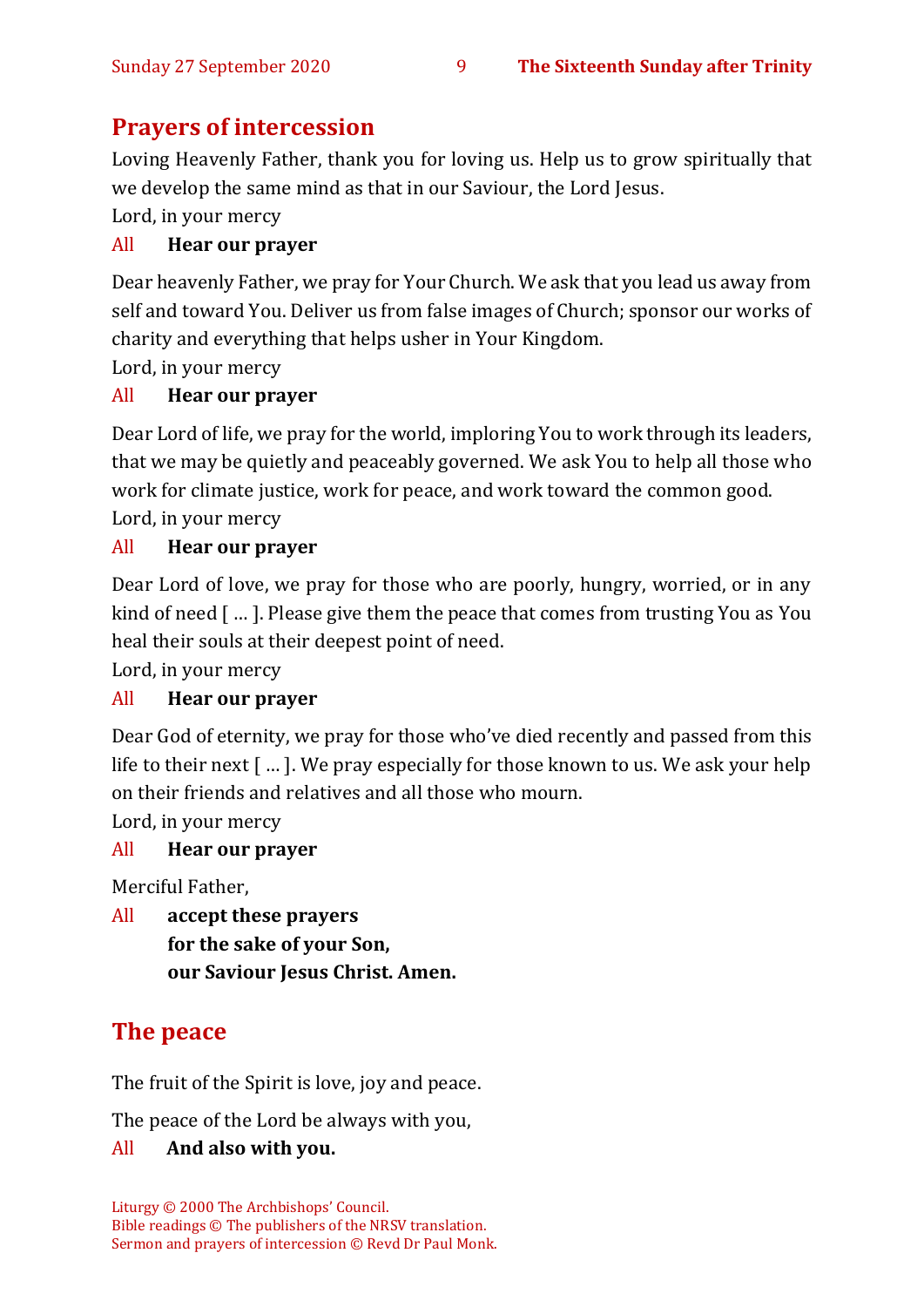HYMN 3 **[Holiness is your life in me](https://www.youtube.com/watch?v=vJDEgUks4ZI)** (please click on this link to hear the hymn)

The liturgy of the Communion Service appears below

# The Dismissal

The Lord bless you and keep you. The Lord make his face to shine upon you and be gracious to you. The Lord lift up the light of his countenance upon you and give you his peace; and the blessing of God the Almighty: Father, Son, and Holy Spirit, be with you now and remain with you always. All **Amen**

HYMN 4 **[Father God I wonder](https://youtu.be/nPT8tzdC_sw)** (please click on this link to hear the hymn)

Go in peace to love and serve the Lord.

#### All **In the name of Christ. Amen.**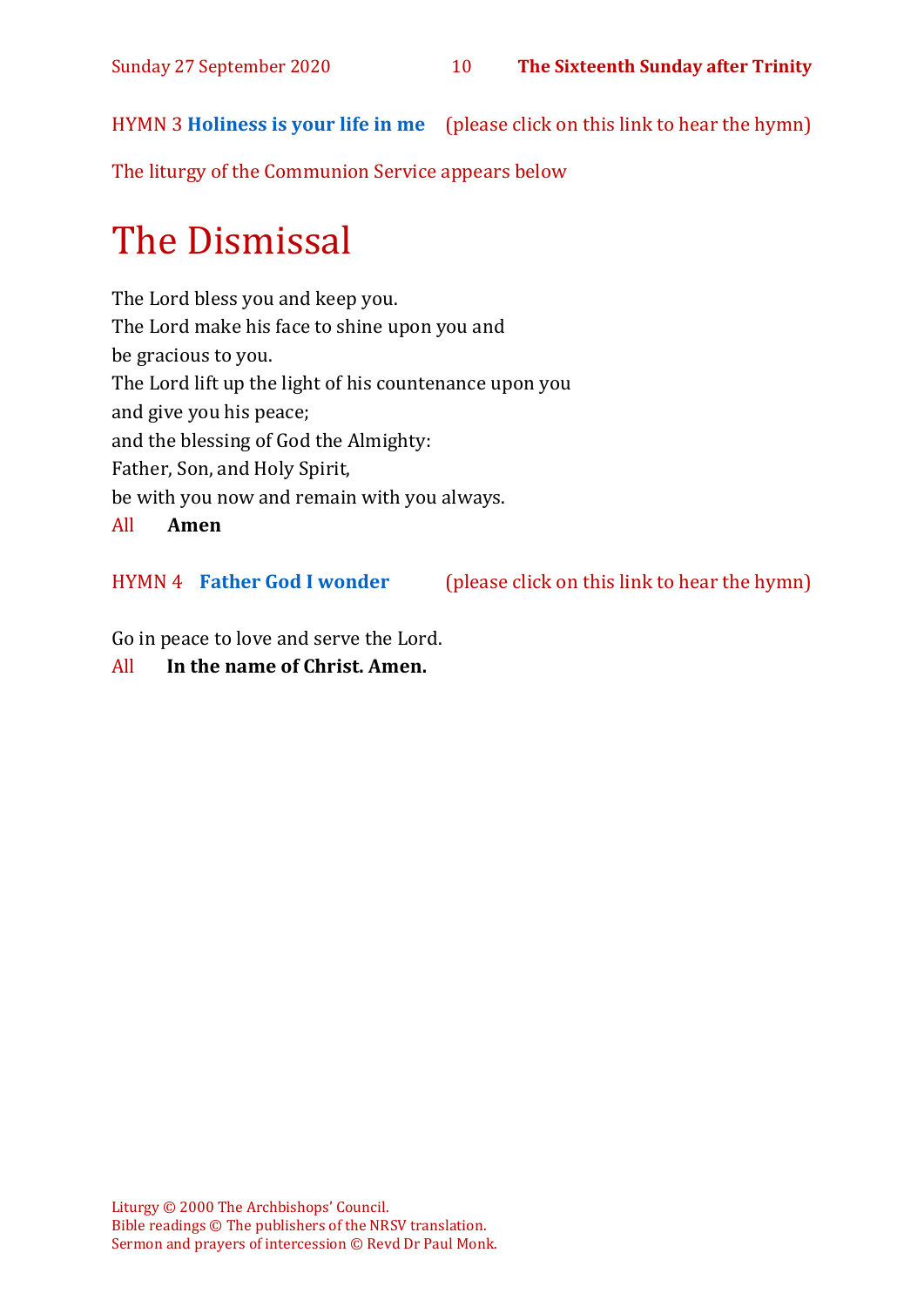# The Liturgy of the Sacrament

## Eucharistic Prayer (prayer E)

The Lord be with you

### All **and also with you.**

Lift up your hearts.

### All **We lift them to the Lord.**

Let us give thanks to the Lord our God.

### All **It is right to give thanks and praise.**

Father, you made the world and love your creation. You gave your Son Jesus Christ to be our Saviour. His dying and rising have set us free from sin and death. And so we gladly thank you, with saints and angels praising you, and saying,

All **Holy, holy, holy Lord, God of power and might, heaven and earth are full of your glory. Hosanna in the highest. Blessed is he who comes in the name of the Lord. Hosanna in the highest.**

We praise and bless you, loving Father, through Jesus Christ, our Lord; and as we obey his command, send your Holy Spirit, that broken bread and wine outpoured may be for us the body and blood of your dear Son.

On the night before he died he had supper with his friends and, taking bread, he praised you. He broke the bread, gave it to them and said: Take, eat; this is my body which is given for you; do this in remembrance of me.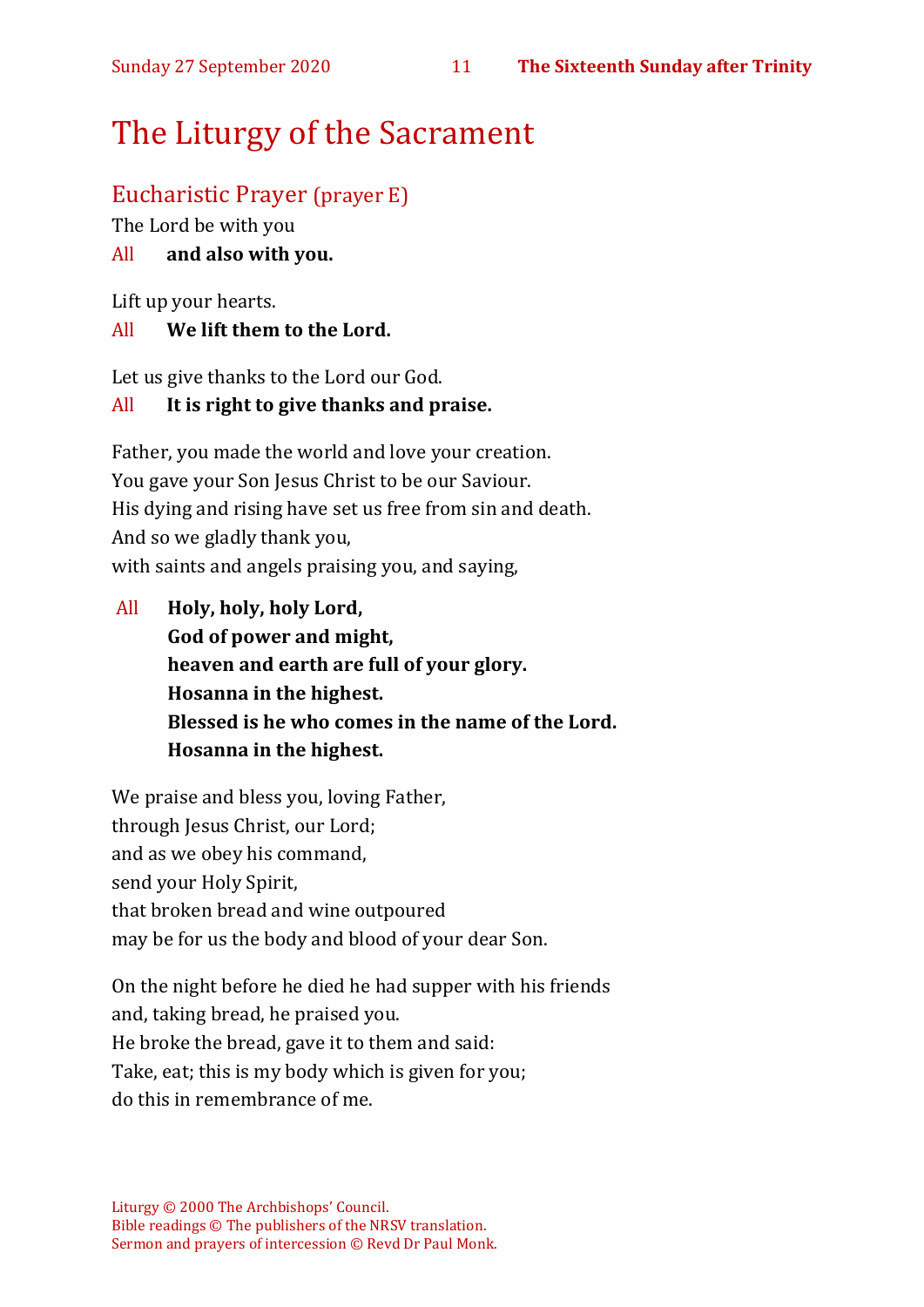When supper was ended he took the cup of wine. Again he praised you, gave it to them and said: Drink this, all of you; this is my blood of the new covenant, which is shed for you and for many for the forgiveness of sins. Do this, as often as you drink it, in remembrance of me.

So, Father, we remember all that Jesus did, in him we plead with confidence his sacrifice made once for all upon the cross.

Bringing before you the bread of life and cup of salvation, we proclaim his death and resurrection until he comes in glory.

Great is the mystery of faith:

All **Christ has died. Christ is risen. Christ will come again.**

Lord of all life, help us to work together for that day when your kingdom comes and justice and mercy will be seen in all the earth.

Look with favour on your people, gather us in your loving arms and bring us with all the saints to feast at your table in heaven.

Through Christ, and with Christ, and in Christ, in the unity of the Holy Spirit, all honour and glory are yours, O loving Father, for ever and ever.

#### All **Amen.**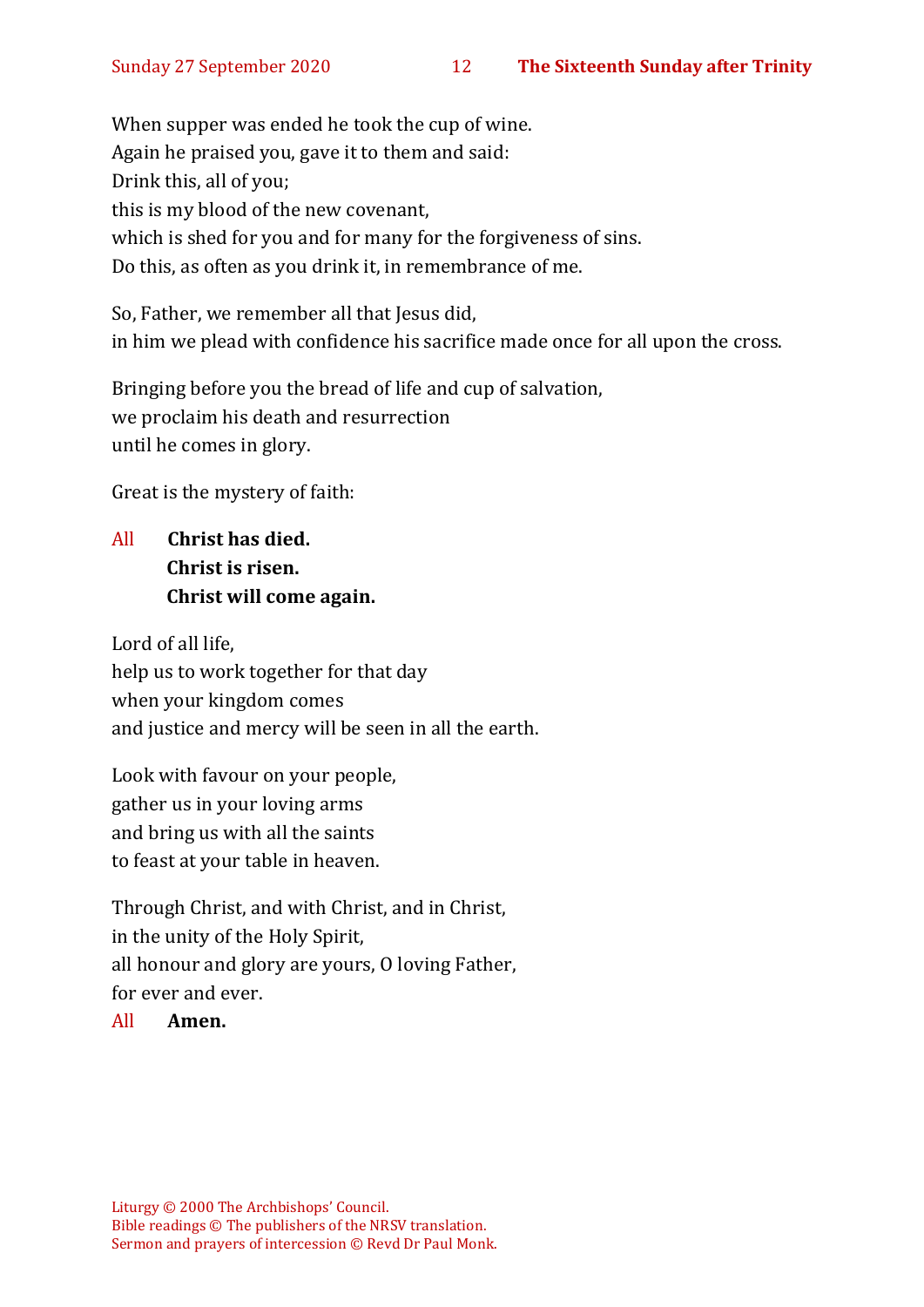## The Lord's Prayer

As our Saviour taught us, so we pray

All **Our Father in heaven, hallowed be your name, your kingdom come, your will be done, on earth as in heaven. Give us today our daily bread. Forgive us our sins as we forgive those who sin against us. Lead us not into temptation but deliver us from evil. For the kingdom, the power,** 

**and the glory are yours now and for ever. Amen.**

## Breaking of the Bread

We break this bread to share in the body of Christ.

- All **Though we are many, we are one body, because we all share in one bread.**
- All **Lamb of God,**

**you take away the sin of the world, have mercy on us.**

**Lamb of God, you take away the sin of the world, have mercy on us.**

**Lamb of God, you take away the sin of the world, grant us peace.**

Draw near with faith. Receive the body of our Lord Jesus Christ which he gave for you, and his blood which he shed for you. Eat and drink in remembrance that he died for you, and feed on him in your hearts by faith with thanksgiving.